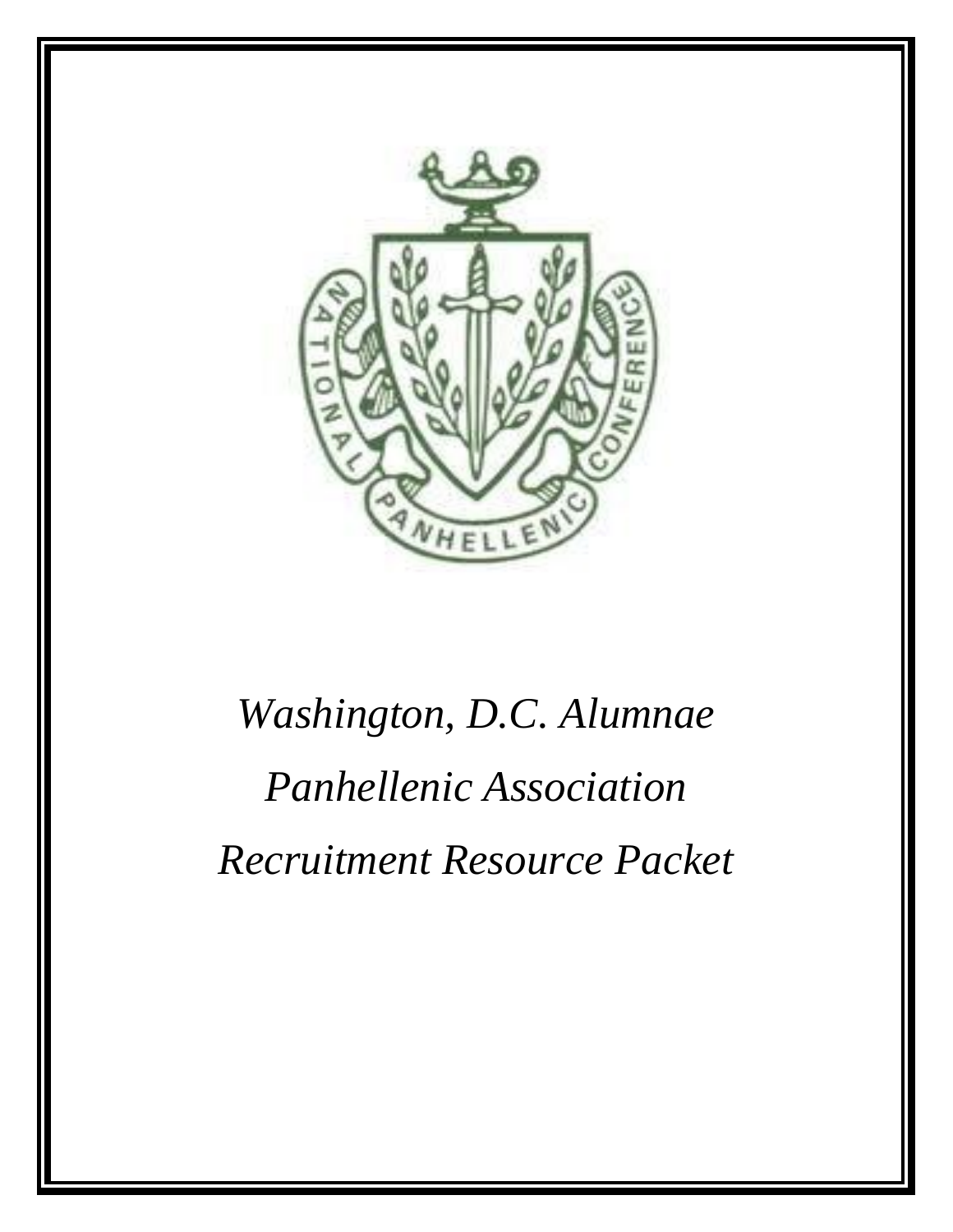## **GENERAL RECRUITMENT INFORMATION**

#### *Recruitment Registration*

- Registering with Washington, D.C. Alumnae Panhellenic Association does NOT register you for recruitment with your college Panhellenic.
- **YOU MUST REGISTER WITH THE PANHELLENIC ON YOUR COLLEGE CAMPUS IN ORDER TO PARTICIPATE IN RECRUITMENT**.
- $\triangleright$  Contact your college Panhellenic or Greek Life to register. There is usually a cost associated with sign-up.
- $\triangleright$  Recruitment registration is the prospective new member's responsibility and to register by the campus deadline.

#### *Recruitment Rules*

- $\triangleright$  The Washington, D.C. Alumnae Panhellenic Association cooperates with the recruitment rules of the individual colleges and urges that each potential new member going through recruitment learns and obeys the rules of her chosen school.
- $\triangleright$  You are responsible for knowing and abiding by the rules of your college Panhellenic and are subject to penalties for infractions of any rules. Violation of rules could result in removal from recruitment. Check your college Panhellenic rules carefully. "Recruitment" includes any activity engaged in by college sorority members and/or their agents who attempt to persuade or influence a potential new member in favor of a particular sorority.
- $\triangleright$  Sororities are bound by college Panhellenic rules. An infringement of the rules can result in penalties to the collegiate chapter of the sorority involved.

### *Be Natural*

 $\triangleright$  Recruitment is simply the method of getting acquainted with prospective members. Let good taste and good manners guide your conduct during recruitment. Smile. Be yourself. Be interested in others. Have genuine and honest conversations. Have a great time.

### *Social Media (Facebook, Instagram, Twitter, Snapchat)*

- $\triangleright$  Clean up your profile, photos and wall.
- $\triangleright$  Basically, you wouldn't want anything on your page that you wouldn't want your mother/grandmother to see. You will be looked at!

#### *Legacies*

- $\triangleright$  Each sorority has its own definition of a "legacy", please check with each sororities definition of a legacy. A general definition is someone that is a daughter, granddaughter or sister of an initiated member.
- $\triangleright$  Sororities try to extend every courtesy to legacies and try to get to know them, but sororities cannot guarantee a party invitation or membership. At times, there are more legacies participating in recruitment than a chapter has membership openings.
- $\triangleright$  Legacies must meet the same qualification standards that non-legacies meet.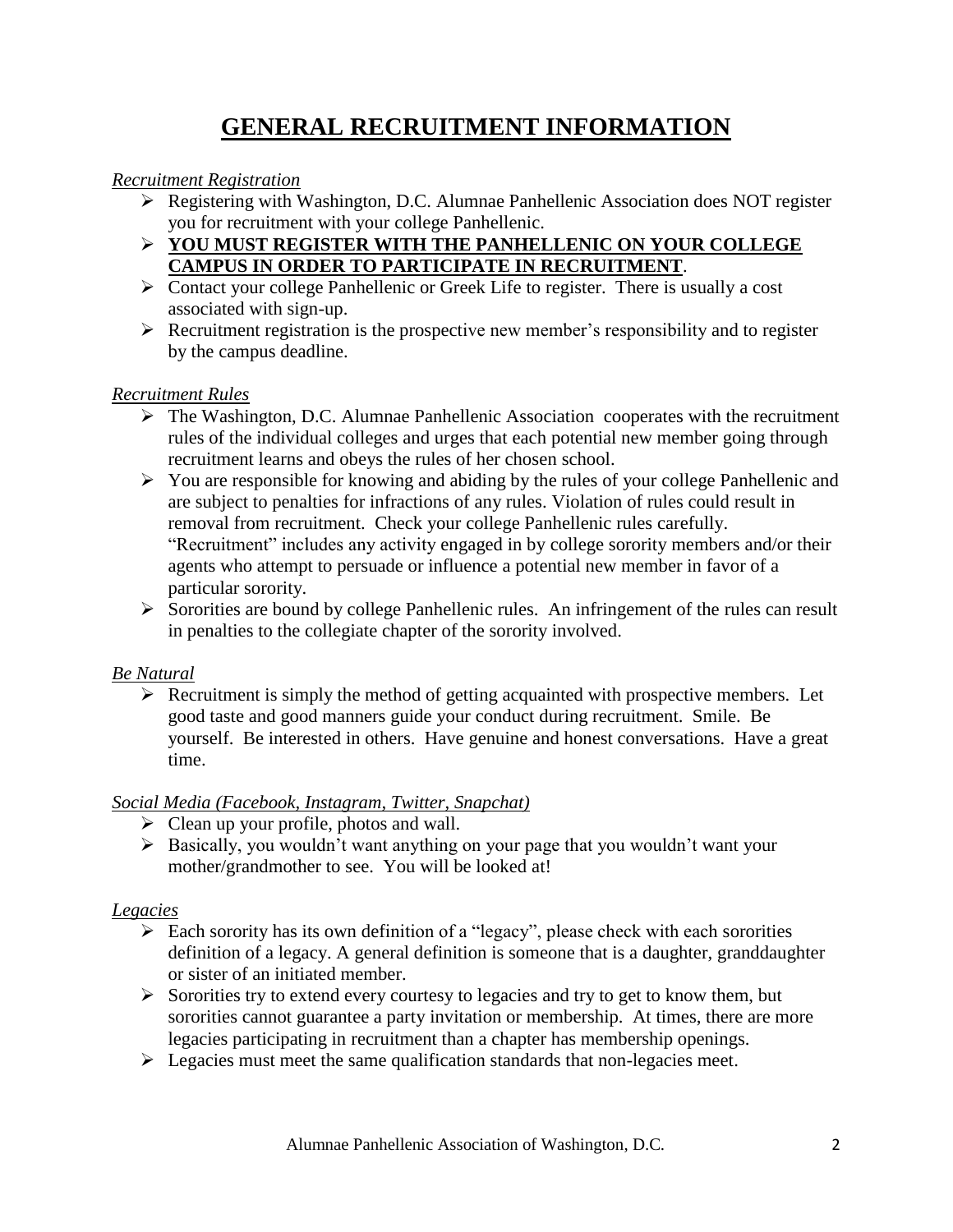#### *Membership*

- $\triangleright$  Sororities, which are members of the National Panhellenic Conference (NPC), are private social organizations whose collegiate members have the right to invite into membership the women they deem to be most congenial. The privilege of choice is mutual.
- $\triangleright$  Although a sorority has the right to choose whom it will invite to recruit, you, the prospective new member, also have the right to choose which sorority you wish to join.
- $\triangleright$  Do not make up your mind about joining any sorority until you have met its active college members.
- $\triangleright$  Remember that you are not joining a "name", but choosing a closely-knit group in which you can expect to make lasting friendships in college and alumna life.
- $\triangleright$  Also, remember that individual sororities differ from campus to campus.
- $\triangleright$  When your final decision is being made in your preferential signing at the end of recruitment, you will be urged to list more than one sorority, in preferential order, when indicating the sororities that you are interested in joining.

#### *An Important Word for Parents*

- $\triangleright$  Let your daughter's decision be her own.
- $\triangleright$  She is the one who will have these women as her sorority sisters for a lifetime.

### TOP TEN REASONS TO JOIN A SORORITY

- 1. *A Place to Belong* that feeling of belonging, an identity. Sorority life is based on a family like situation. It gives a firm basis to experiencing college life with sisters who are interested in helping you adjust to your new college experiences.
- 2. *Inspires You to Develop High Standards* Sorority life inspires you to develop as a person by promoting high standards for scholarship, citizenship, and social conduct.
- 3. *Encourages Commitment* Sorority life pushes you to meet your greatest potential according to your skills and talents. Sororities emphasize excellence.
- 4. *Management Skills* Sorority life teaches you to manage your time wisely in addition to organizational and decision making skills that will serve you well in the future.
- 5. *Provides Training* Sororities provide training programs aimed at developing your greatest potential.
- 6. *Encourages Loyalty* Sorority life encourages your loyalty and allegiance to your sisters, your sorority, your college and your nation.
- 7. *Emphasizes Academics* Sororities highly emphasize academics by providing the right atmosphere and encouraging good study habits.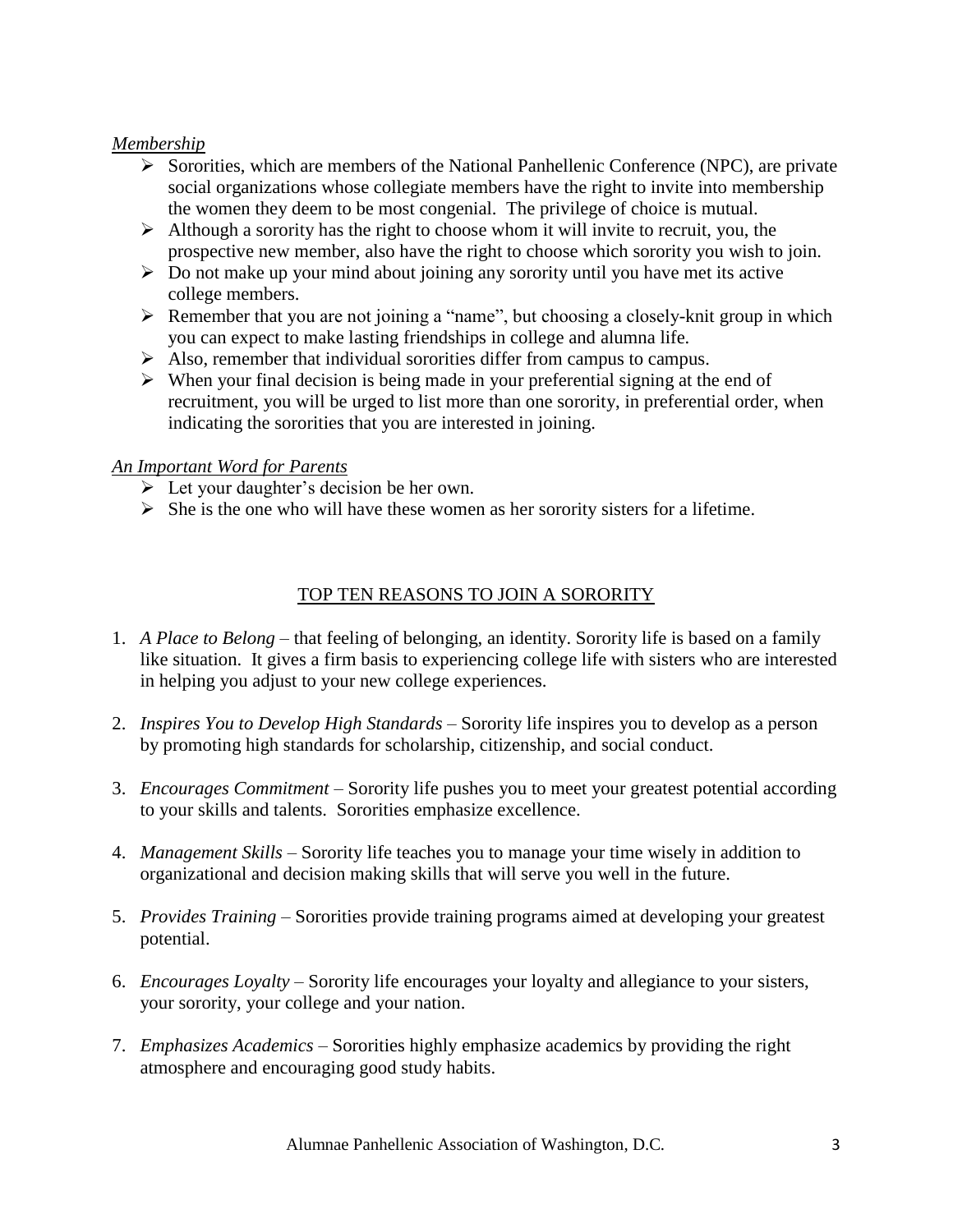- 8. *Promotes Leadership* Sororities promote leadership by encouraging your participation in chapter government and campus activities.
- 9. *Fosters Concern for Others* Sorority life encourages you to participate in philanthropic projects that enable you to give of yourself to help others and the world around you.
- 10. *Develops Lifelong Friendships* Sorority life develops and encourages lifelong friendships that grow strong with common experiences and remain true over years to come.

**\_\_\_\_\_\_\_\_\_\_\_\_\_\_\_\_\_\_\_\_\_\_\_\_\_\_\_\_\_\_\_\_\_\_\_\_\_\_\_\_\_\_\_\_\_\_\_\_\_\_\_\_\_\_\_\_\_\_**

### **RECRUITMENT REGISTRATION**

- I. Register with the Washington, D.C. Alumnae Panhellenic Association by filling out the Panhellenic Recruitment form. Registering with the Washington, D.C. Alumnae Panhellenic Association gives alumnae permission to write recommendation letters and introductions on your behalf.
- II. Prepare Information Packets about yourself. Prepare (1) packet for each sorority on your college campus. (ex: Texas A&M make 12 packets; University of Maryland make 14, etc.)
	- a. Each information packet should contain the following:
		- $\triangleright$  Social/Academic Resume (see example later in this packet for ideas)
		- $\triangleright$  High school and/or college GPA
		- $\triangleright$  Photographs 1 to 2 photos per packet
			- o Potential new members should have one photo of themselves (not a selfie or group photo) and should be the primary focus of the photo.
			- o Put your name, high school, and college classification on the back of each photo. This information may be typed on a label and then placed on the back of each photo.
			- o Digital photos work best. Scanned photos can be blurry. The expense of professional photographs is not necessary.
		- $\triangleright$  List of references. Try to secure your own recommendations from sorority members you know personally. If you ask someone to write your reference, list her name and telephone number on a separate sheet and place this at the back of each packet.
		- $\triangleright$  A blank envelope (can be a regular business envelope) to mail your packet and appropriate postage to the collegiate chapter (you may affix postage).
- III. Register with your College Panhellenic by the campus deadline date. This is usually done in late spring or early summer (for those not holding deferred recruitments) and is usually an on-line registration typically with an application fee.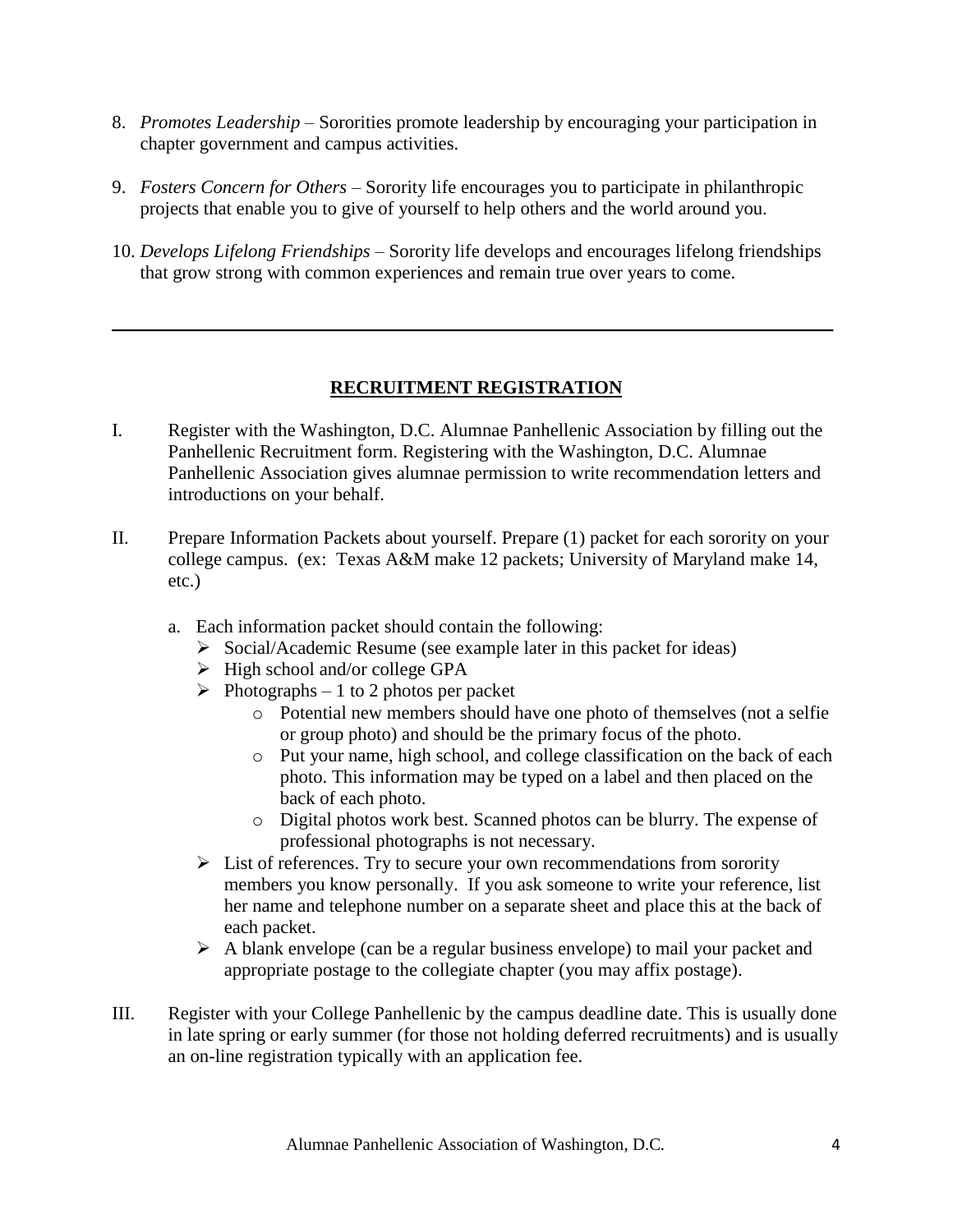IV. Sample Resume Format:

### NAME HOME ADDRESS PHONE NUMBER (home) PHONE NUMBER(cell) EMAIL

College and Major:

High School Scholastic Information:

School Activities, Organizations and Offices Held:

Honors and Awards:

Extra –Curricular Activities:

Service and Volunteer:

Employment:

Family Information: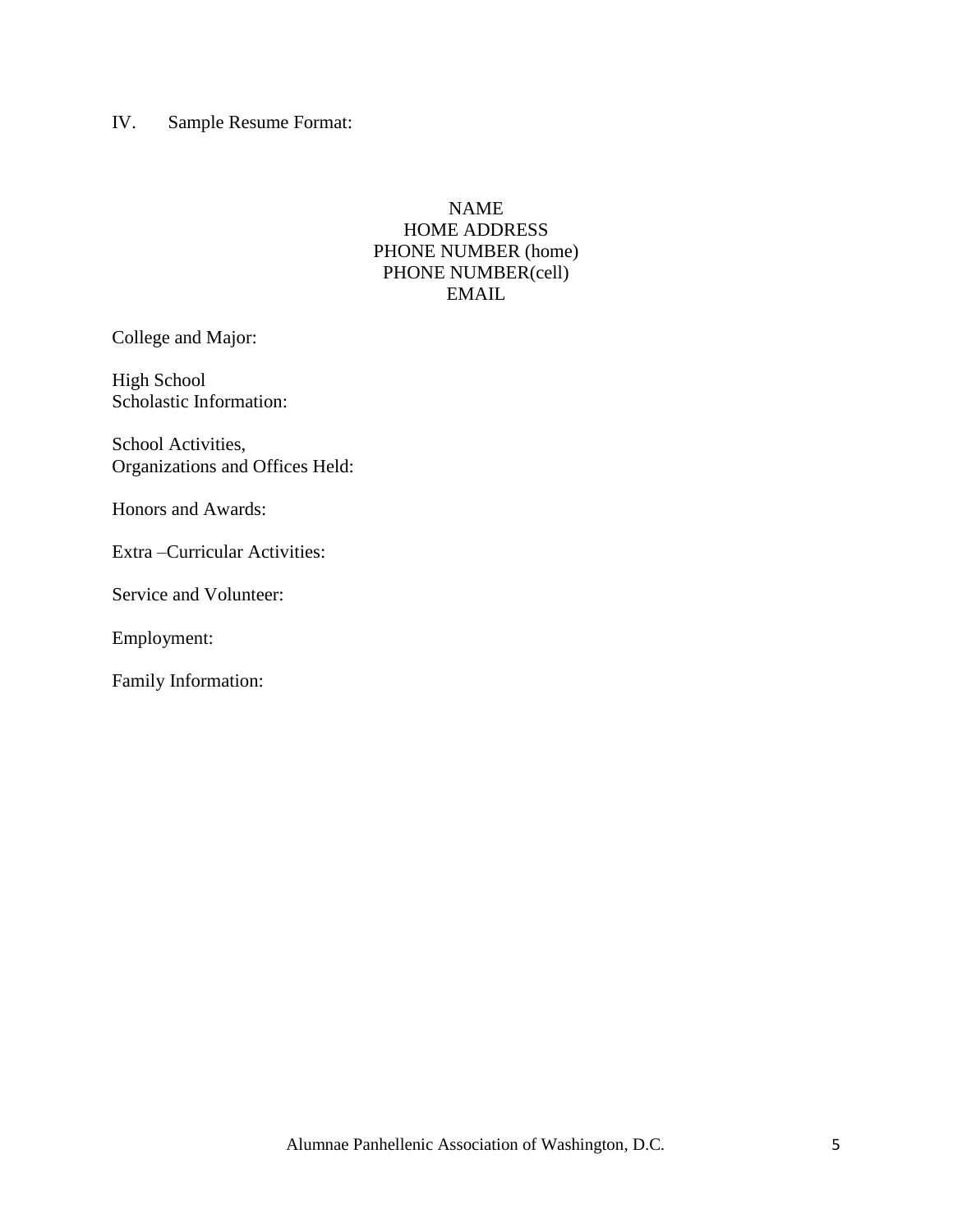### **GREEK GLOSSARY**

*Active* – a sorority/fraternity member in college

*Alumna/Alumnae* – a sorority member/or a group of women no longer in college

*Alumnae Panhellenic* – an area organization of alumnae of National Panhellenic Conference (NPC) member group sororities

*Bid* – invitation to join a sorority/fraternity

*Bid Card* – recruitment membership acceptance binding agreement

*Chapter* – membership unit of a sorority/fraternity

*College Panhellenic* – the cooperative college organization of women's NPC member sororities

*Deferred Recruitment* – membership recruitment week scheduled after classes begin or in the second semester

*Dirty Recruitment* – illegal contacting of and communication with a potential new member by an active

*Event* – an opportunity to meet the current members of the chapter

*Fraternity* – name that applies to all Greek-letter organizations (informally, women's fraternities are called sororities)

*Initiation* – inspirational ceremony by which new members become active members

*Legacy* – typically a daughter, sister or granddaughter of an initiated member

*New Member* – anyone who has accepted a sorority/fraternity bid, but has not yet been initiated

*Panhellenic* – meaning all Greek" – it is the organization nationally, locally and on college campuses to further the aims of all member groups

*Potential New Member* – anyone going through sorority recruitment

*Preferential Bidding* – the conclusion of formal recruitment when potential new members and sororities indicate their choices

*Quota* – the number of women who may be recruited by each group during recruitment– the quota is set by the college Panhellenic and depends on the number of potential new members and sororities on that particular campus